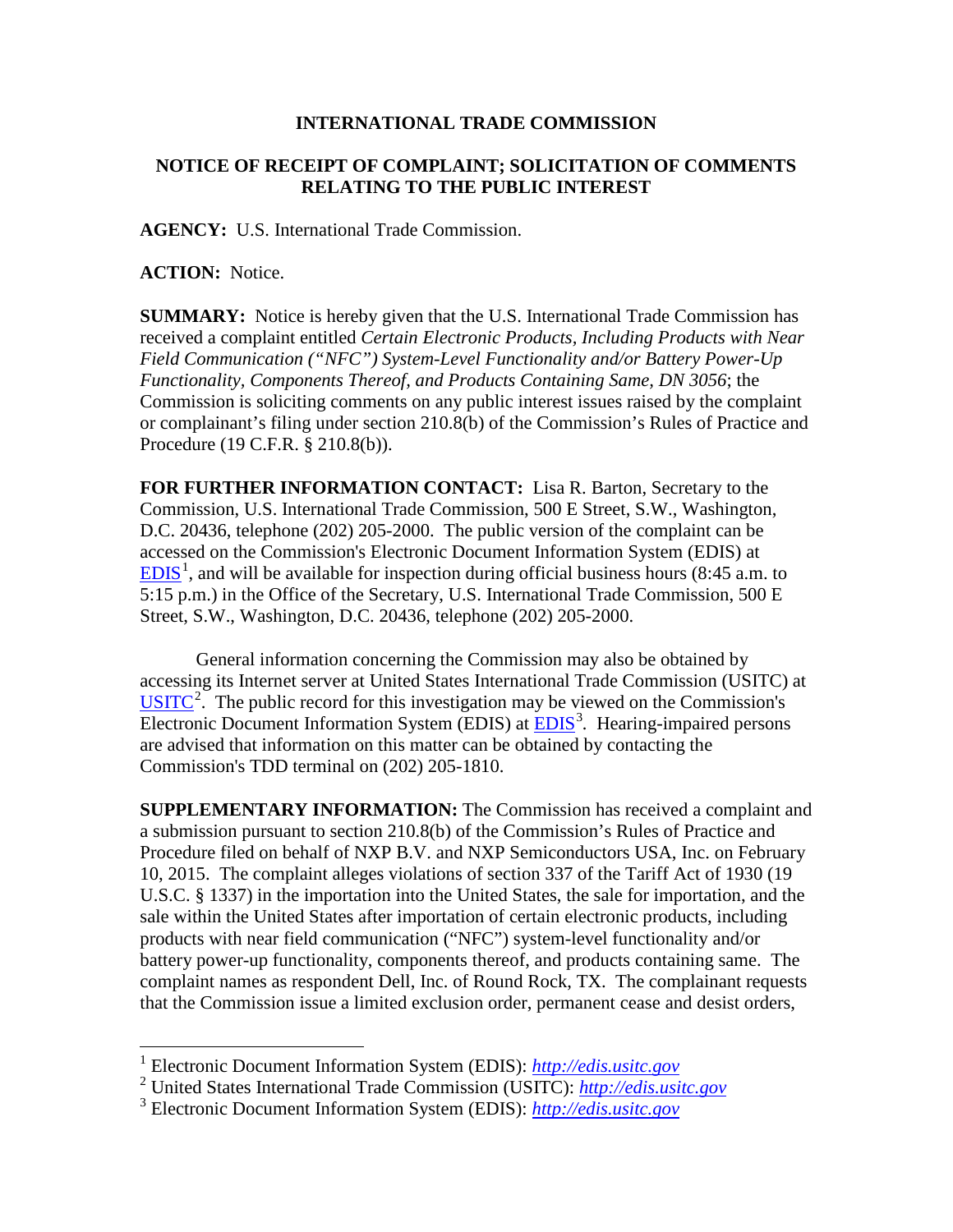and a bond upon respondents' alleged infringing articles during the 60-day Presidential review period pursuant to 19 U.S.C. § 1337(j).

Proposed respondents, other interested parties, and members of the public are invited to file comments, not to exceed five (5) pages in length, inclusive of attachments, on any public interest issues raised by the complaint or section 210.8(b) filing. Comments should address whether issuance of the relief specifically requested by the complainant in this investigation would affect the public health and welfare in the United States, competitive conditions in the United States economy, the production of like or directly competitive articles in the United States, or United States consumers.

In particular, the Commission is interested in comments that:

- (i) explain how the articles potentially subject to the requested remedial orders are used in the United States;
- (ii) identify any public health, safety, or welfare concerns in the United States relating to the requested remedial orders;
- (iii) identify like or directly competitive articles that complainant, its licensees, or third parties make in the United States which could replace the subject articles if they were to be excluded;
- (iv) indicate whether complainant, complainant's licensees, and/or third party suppliers have the capacity to replace the volume of articles potentially subject to the requested exclusion order and/or a cease and desist order within a commercially reasonable time; and
- (v) explain how the requested remedial orders would impact United States consumers.

Written submissions must be filed no later than by close of business, eight calendar days after the date of publication of this notice in the *Federal Register*. There will be further opportunities for comment on the public interest after the issuance of any final initial determination in this investigation.

Persons filing written submissions must file the original document electronically on or before the deadlines stated above and submit 8 true paper copies to the Office of the Secretary by noon the next day pursuant to section 210.4(f) of the Commission's Rules of Practice and Procedure (19 C.F.R. § 210.4(f)). Submissions should refer to the docket number ("Docket No. 3056") in a prominent place on the cover page and/or the first page. (*See* Handbook for [Electronic Filing Procedures](http://www.usitc.gov/secretary/fed_reg_notices/rules/handbook_on_electronic_filing.pdf), *Electronic Filing Procedures*<sup>[4](#page-1-0)</sup>). Persons with questions regarding filing should contact the Secretary (202-205-2000).

 $\overline{a}$ 

<span id="page-1-0"></span><sup>4</sup> Handbook for Electronic Filing Procedures:

[http://www.usitc.gov/secretary/fed\\_reg\\_notices/rules/handbook\\_on\\_electronic\\_filing.pdf](http://www.usitc.gov/secretary/fed_reg_notices/rules/handbook_on_electronic_filing.pdf)